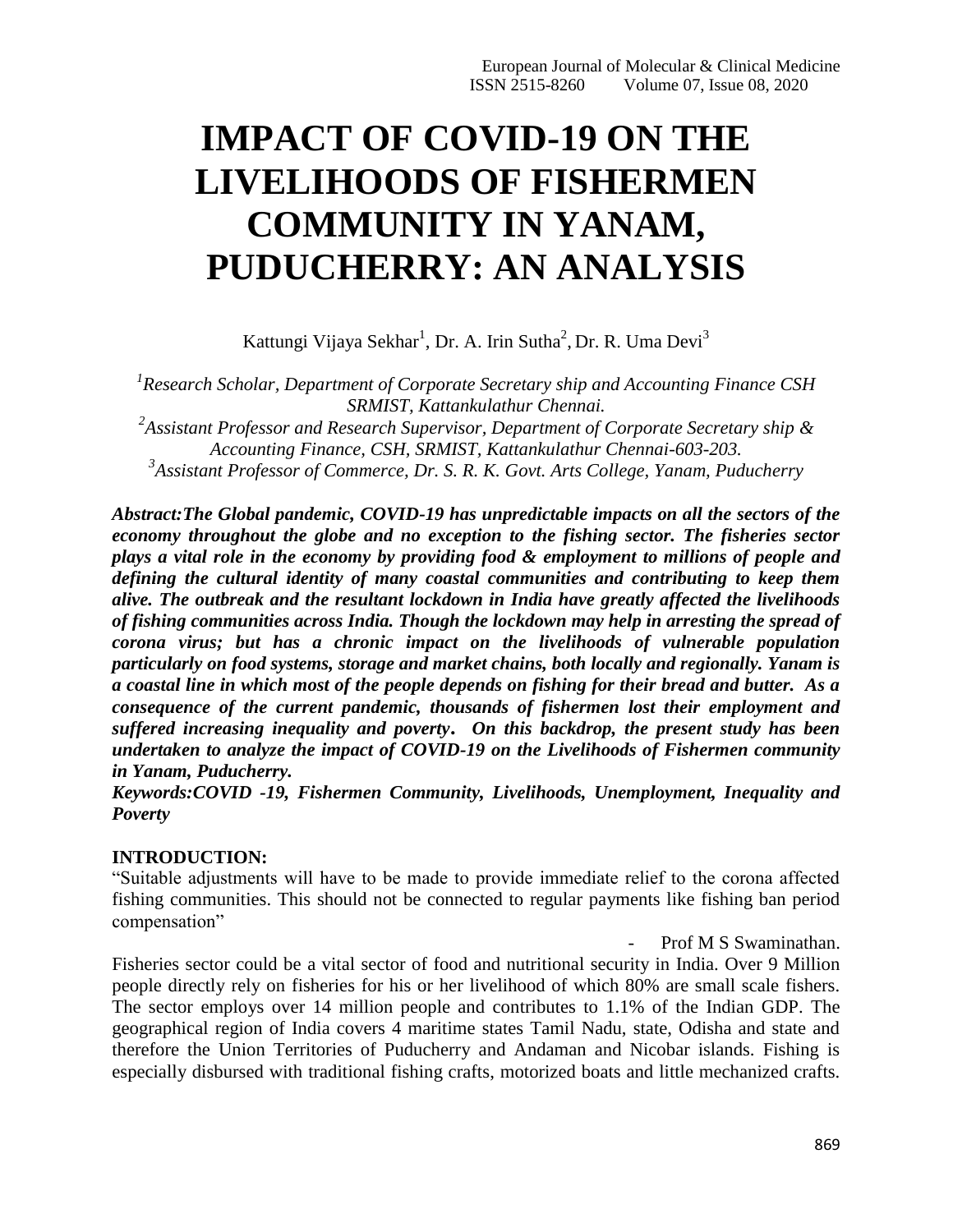Overall the geographical region produces 25% of total Indian marine landings. Small scale fishers in India have issues in three areas: pricing, marketing and organization.

The world Pandemic is random shock for the economy and health system as a full. It disturbed the demand and supply chain of the all sectors of the economy. It's enormous impact on fish and fishery products because of the prolonged lockdown, which directly affected 14.5 million people related with the fisheries sector. The impact includes production, distribution and marketing of inland fisheries, marine products, supply of seed and export seafood items. Complete lockdown within the harbours and also the landing centres has greatly affected the fisher-folks' day-to-day earnings of all the coastal districts. Small scale fisheries especially are accountable for providing fish as a major source of protein at low cost for consumers. This can be particularly important for marginalized communities and lack of fish within the diet will have considerable impact on nutrition security of those people. In some villages near Chennai, small scale fishers fishing near shore areas are struggling to promote their catch. Due to the physical distancing norms, only few fisherwomen are ready to buy fish from the fishermen within the landing centres. Since the time allotted to sell the fish is extremely short, they're forced to sell their catch at lower prices. Women fish vendors are considerably affected because of the lockdown as there's no fishing activity and in some places, only limited boats are fishing. The low catch dropped at the landing centre is subjected to high demand. Even when few women purchase affordable amount of fish from the landing centre for street vending, but due to the pandemic, people don't seem to be purchasing the fish. Customers are seen bargaining for lower cost. And hence, their income has totally reduced and that they face difficult to manage their families.

The laborers engaged within the sector are severely affected. Usually fishing laborers take an advance from boat owners during the lean/ban fishing period. But now boat owners too face financial problems because of the lockdown. So laborers are finding it difficult to satisfy family expenses. People, who had migrated from their state to other states like Kerala and Karnataka for fishing activities, are now without work because of the national lockdown. They back home with no work and income.

The lockdown restrictions also made them to face difficulties in marketing their fish. The fishermen equipped with storage facilities are ready to preserve their catch and that they have possibilities of promoting their harvested fishes soon. There"s another section of fishers who are suffering due to lack of storage facilities in marketing their catch and are severely affected. It's going to be discerned that an enormous quantity of fish items were discarded in Chennai due to the unavailability or lack of storage facilities. The export market is on standby and since of this, the complete fishing sector, together with its allied sectors, is affected adversely. Since the lockdown, fish traders aren't allowed to acquire fish and then the export marketing of fish has declined to a great extent.

The Union Territory of Puducherry is 479 Sq.kms. in area and has a population of 12,47,953 as per 2011 census with four distinct regions viz. Pondicherry, Karaikal, Mahe and Yanam lying geographically isolated from one another. Yanam region is located about 840 Sq.kms. North-East of Puducherry, near Kakinada in Andhra Pradesh. Yanam spread over an area of around 20 sq. kms within the East Godavari district in Puducherry.

The Union Territory of Puducherry with a coastal line of 45 kms, 1000 sq.km of continental shelves enriched with marine fisheries potential. It has a fishermen population of about 95,467 of which 29,383 nos. of fishermen are actively engaged in fishing from 27 marine fishing villages and 23 inland fishing village / hamlets scattered in and around Union Territory of Puducherry. This Union Territory is additionally endowed with 1400 Ha of fresh water area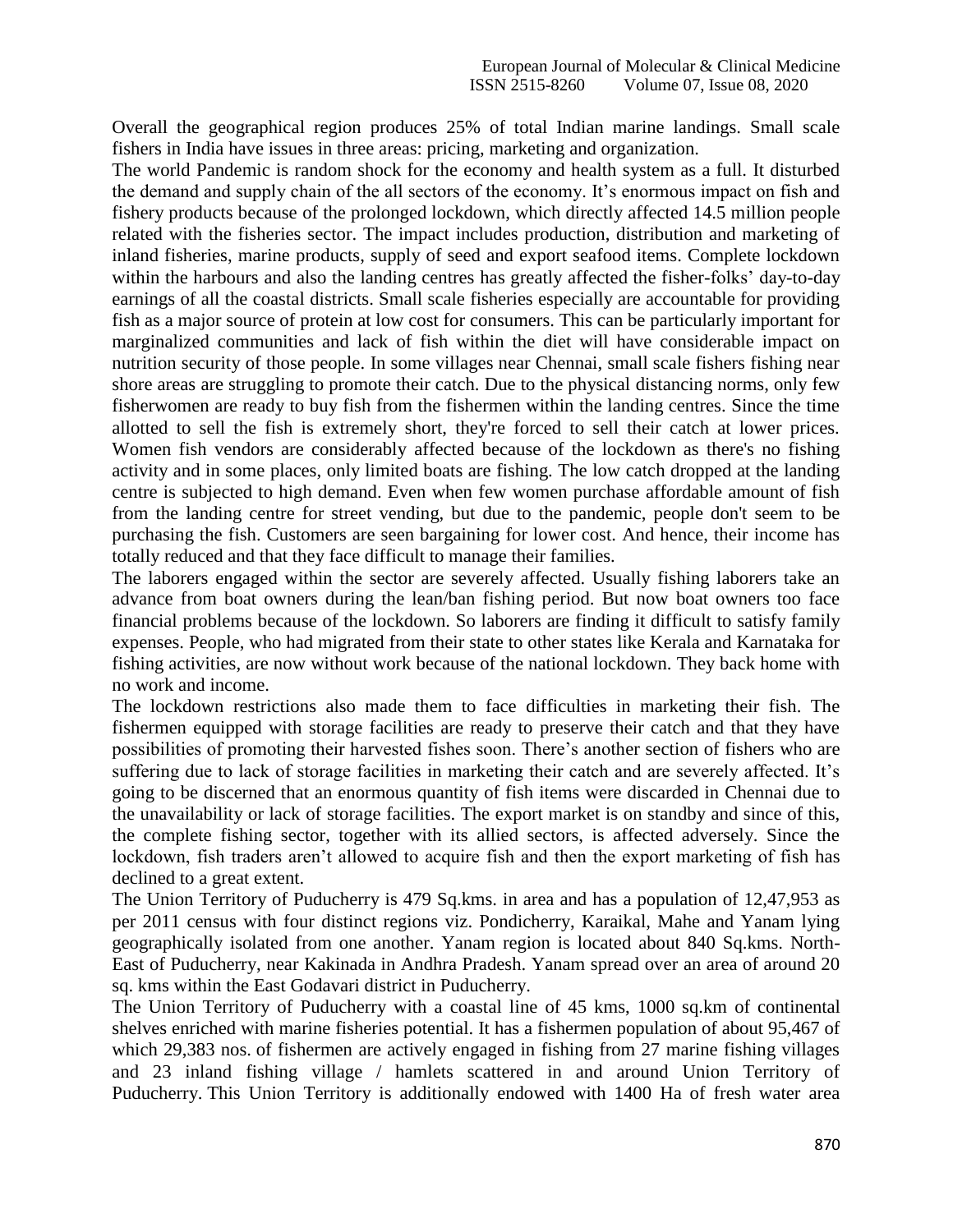within the variety of Ponds and Tanks suitable for both capture and culture fishery. 800 Ha of Brackish water area are available for undertaking Brackish water Prawn Culture. Fishery Sector has become a significant sector enriched with a source of livelihood for generating employment to an outsized extent of the society furthermore as sharing for national food security and valuable foreign exchange earnings. Under marine sector, coastal fisheries in many parts of the country having reached a saturation level, unexploited potential which lies within the deep sea should be tapped up by adopting diversified method of fishing, by implementation of Code of Conduct for Responsible Fishery (CCRF), observance of closed season within the east & geographical area etc. it's imperative to modernize the arena with diversified method of fishing with various new components associated with exploitation of deep sea oceanic fishery resources, sea safety measures, insuring of fishing fleets etc., to confirm availability of fish in prime condition to the consumers and fishing industry. Sea weeds culture, Mud crab fattening is additionally proposed to be haunted and introduction of Artificial Reef for improving livelihood security of Fishermen by resource enhancement.

| Sl.                     |                             | <b>Total</b> | <b>Puducherry</b> | <b>Karaikal</b> | <b>Mahe</b>              | Yanam             |
|-------------------------|-----------------------------|--------------|-------------------|-----------------|--------------------------|-------------------|
| No.                     |                             |              |                   |                 |                          |                   |
| $\mathbf{1}$            | <b>Coastal Length</b>       | 45 Kms       | 24                | 20              | $\mathbf{1}$             | $\qquad \qquad -$ |
| $\overline{2}$          | <b>Fishing Villages</b>     |              |                   |                 |                          |                   |
|                         | (a) Marine                  | 39 nos.      | 15                | 10              | 3                        | 11                |
|                         | (b) Inland                  | $11$ nos.    | 10                | 1               |                          |                   |
|                         | (c) Total                   | 50 nos.      | 25                | 11              | $\overline{\mathbf{3}}$  | 11                |
| 3                       | <b>Population</b>           |              |                   |                 |                          |                   |
|                         | (a) Marine                  | 68884 nos.   | 37,412            | 13444           | 2428                     | 15600             |
|                         | (b) Inland                  | 8296 nos.    | 7,364             | 932             |                          |                   |
|                         | (c) Total                   | 77180 nos.   | 44,776            | 14376           | 2428                     | 15600             |
| $\overline{\mathbf{4}}$ | <b>Fishermen Families</b>   |              |                   |                 |                          |                   |
|                         | (a) Marine                  | 1,7221 nos.  | 9,353             | 3,361           | 607                      | 3,900             |
|                         | (b) Inland                  | 2,074 nos.   | 1,841             | 233             |                          |                   |
|                         | (c) Total                   | 19,295 nos.  | 11,194            | 3,594           | 607                      | 3900              |
| 5                       | <b>Fishing Crafts</b>       |              |                   |                 |                          |                   |
|                         | (a) Wooden Mechanised Boats | 316 nos.     | 126               | 47              | 12                       | 131               |
|                         | (b) Steel Mechanised Boats  | 127 nos.     | 40                | 74              |                          | 13                |
|                         | (c) FRP Mechanised Boats    | 255 nos.     | 84                |                 | $\overline{2}$           | 169               |
|                         | (d) FRP Catamaran           | 1088 nos.    | 533               | 410             | 117                      | 28                |
|                         | Motorized                   |              |                   |                 |                          |                   |
|                         | (e) Wooden Catamaran with   | 70 nos.      |                   | 26              | $\overline{\phantom{0}}$ | 44                |
|                         | <b>OBM</b>                  |              |                   |                 |                          |                   |
|                         | (f) Wooden                  | 1207 nos.    | 168               | 47              | $\overline{\phantom{0}}$ | 992               |
|                         | Catamaran without           |              |                   |                 |                          |                   |
|                         | <b>OBM</b>                  |              |                   |                 |                          |                   |
|                         | $(g)$ Total                 | 3063 nos.    | 951               | 604             | 131                      | 1377              |

**Table 1: Fisheries Statistics at a Glance**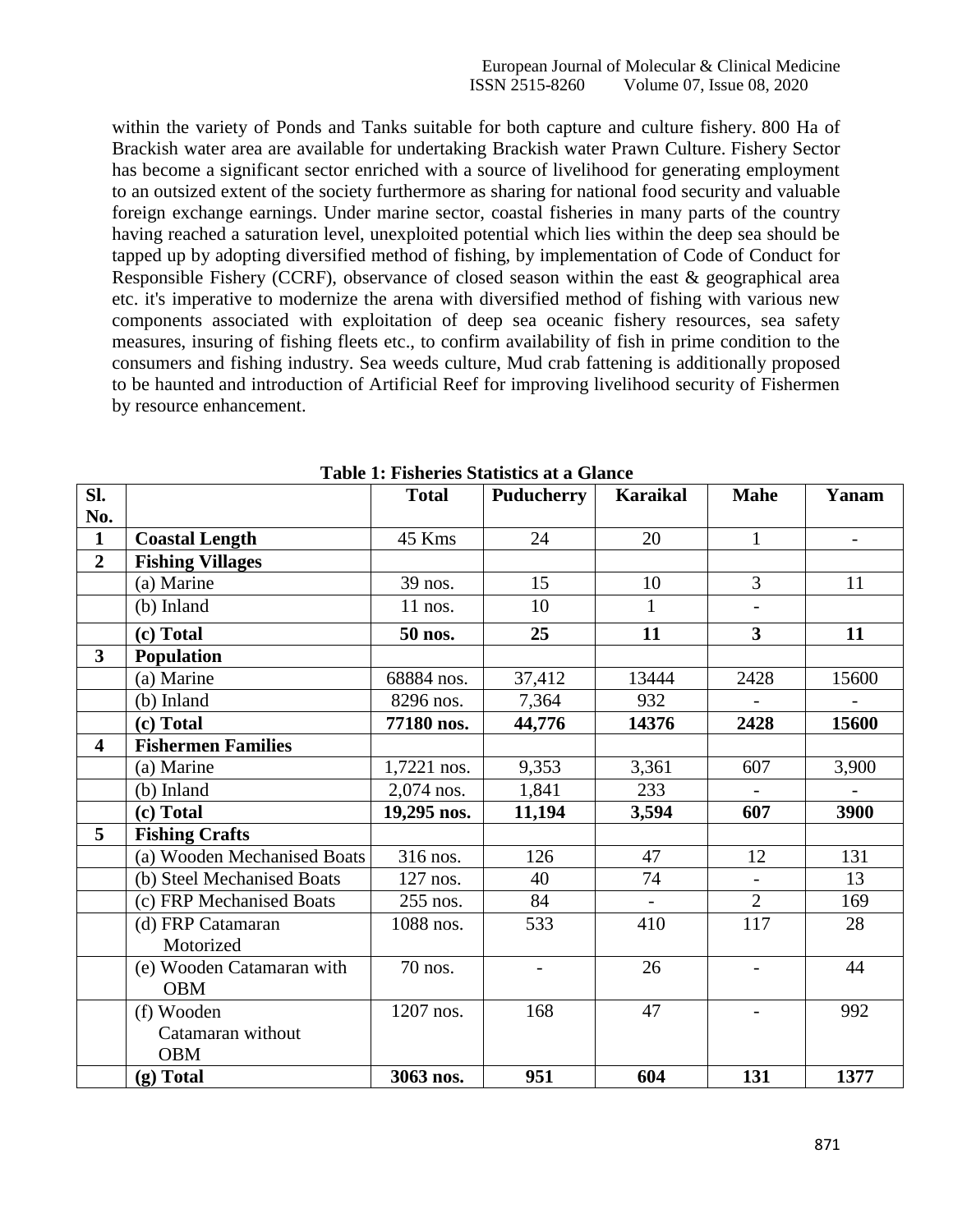| 6 | <b>Fisherman Co-operative</b> |             |                |         |               |               |
|---|-------------------------------|-------------|----------------|---------|---------------|---------------|
|   | <b>Societies</b>              |             |                |         |               |               |
|   | $(a)$ Apex                    | 1 no.       |                |         |               |               |
|   | (b) Central                   | no.         |                |         |               |               |
|   | (c) Primary Fishermen         | $43$ nos.   | 28             | 10      |               | 4             |
|   | Societies                     |             |                |         |               |               |
|   | (d) Primary Fisherwomen       | $21$ nos.   | $\overline{4}$ | 6       |               | 10            |
|   | Societies                     |             |                |         |               |               |
|   | (e) Total                     | 66 nos.     | 33 nos.        | 17 nos. | $2$ nos.      | 14 nos.       |
| 7 | <b>Member Enrolled in FCS</b> | 59,772 nos. | 36,366         | 11,344  | 2,840         | 9,222         |
| 8 | <b>Minor Fishing Harbour</b>  | $4$ nos.    |                |         | 1 (under      | 1 (under      |
|   |                               |             |                |         | Construction) | Construction) |

Source: Department of Fisheries & Fishermen Welfare, Puducherry

The above table reveals the overall statistics of Fisheries in the all four regions of Puducherry in terms of coastal length, Fishing villages, population and the families depend on Fishing, Fishing crafts, No. of Fisherman Cooperative Societies and the members enrolled and Minor Fishing harbours etc.

# **2. REVIEW OF LITERATURE:**

The COVID-19 Pandemic has started in China on  $31<sup>st</sup>$  December 2019 in the city of Wuhan, China and spread throughout the world and has immobilized the world by its health and economic shock (Hongzhou et al., 2020). By observing the terrible severity of the outbreak, World Health Organization (WHO) declared COVID-19 as a global emergency on  $30<sup>th</sup>$  January 2020 (Sohrabi et al., 2020). As the disease is highly transmissible and vaccine has not been developed, so the ways to "Flatten The Curve" (Nicola et al., 2020) include the imposition of self- quarantine, social distancing, travel restrictions, closedown of different public facilities, transportation, even lockdown of the entire country (Dev & Sengupta, 2020). India was with fifty three thousand confirmed cases and seventeen hundreds of deaths (GoI, 2020a). Thus in order to curb the spread, the Government of India imposed a three week long lockdown nationwide on 24<sup>th</sup> March 2020. The GoI spends only 1.5percent of the total GDP on public health (GoI, 2020b) so health system of the country is relatively weaker in comparison to other countries (Dev & Sengupta, 2020). Recent patterns of transmission show that average doubling rate of COVID-19 cases in India is 9.1 days (The Economic Times, 2020a).

Gagan Deep Sharma and Mandeep Mahendru (2020) viewed that the GoI is in a dilemma of whether to save lives or livelihoods, and the government announced lockdown the country by giving priority to lives rather than livelihood. This lockdown has terrible impact on all the sectors of the Indian Economy. Mridula Rani Das, Sunuram Ray, Uttam Kumar, Salma Begum and Satya Ranjan Tarafdar conducted a study to update the livelihood status of fishermen community in Bangladesh in the year 2013. The fishermen of Upazila of Khulna district were deprived of many facilities and the socio-economic condition of the fishermen in the adjacent area was not satisfactory due to the low level of education & incomes and lack of awareness about savings etc. The authors suggest the Government has to formulate a management policy and special considerations in the ban season of the fishing.

Soumyadip Purkait, Sutanu Karmakarm, Supratim Chowdhury, Prasenjit Mali and Surya Kanta Sau analyzed the COVID-19 outbreak and its impact on developing countries like India. The Economy of India has been ruinous because of prolonged lockdown and hence the authors suggested the government and policy makers need to be prepared to minimize the impact of this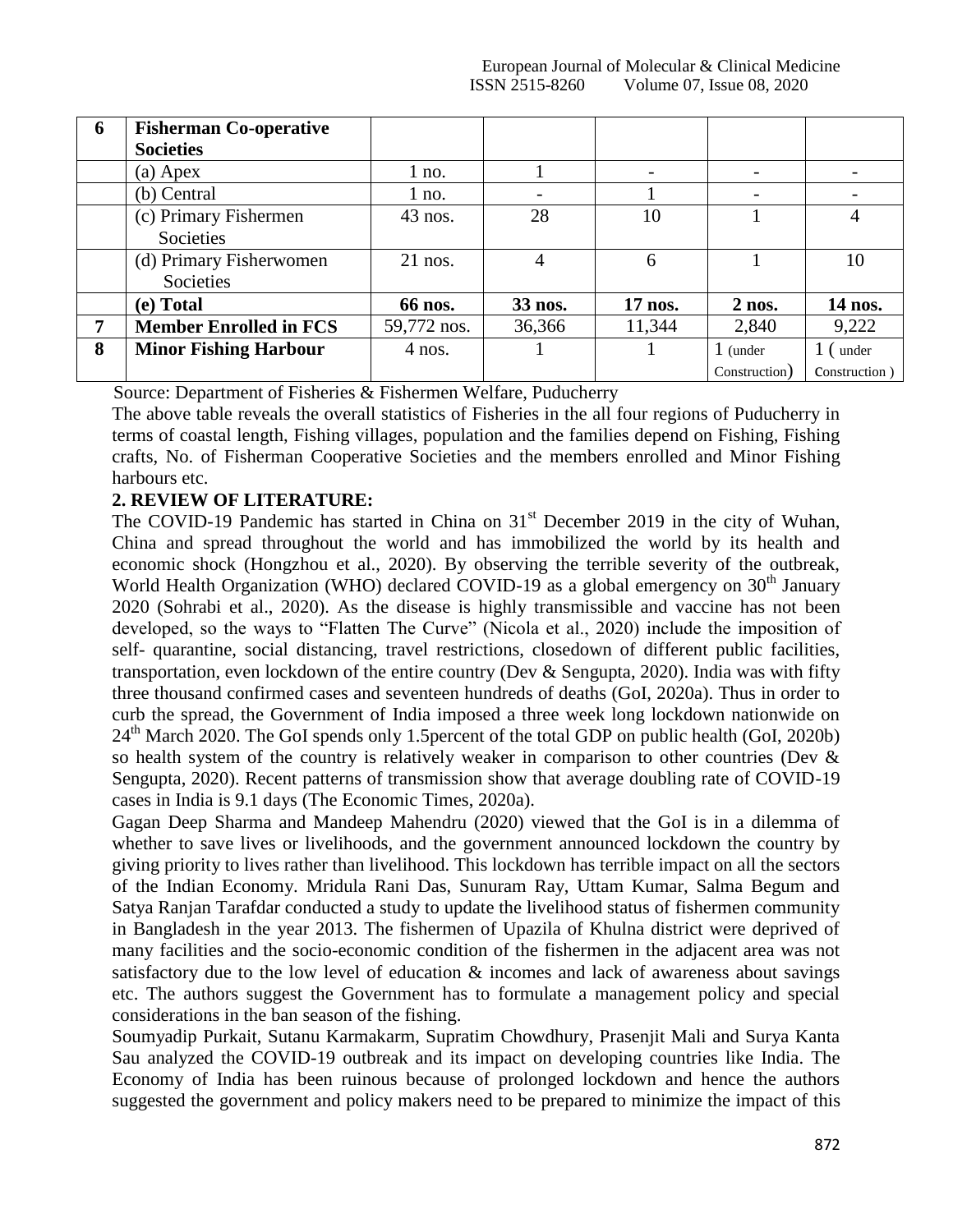shock and V-shaped recovery of the economy in the post COVID period and took this challenge and combat with the pandemic. The authors opined that this sluggish farming sector and stagnant exports are going to put the fishery industry of the country in a severe crisis.

Shnmugarajah Srikanthan analyzed the impact of Climate Change on the Fishermen"s Livelihood Development (2013) and classified the climate changes into two categories viz., predictable and unpredictable. The author suggested that the fishermen must be encouraged to save at least a minimum amount from their earnings, in the off season in fishing they can engage some form of self employment, and the government should pay their attention to recover socio - economic condition of families affected by the unpredictable climate change, particularly the government should provide necessary support to fishing laborers' families.

Prateep Kumar Nayak, studied about the Fisher Communities in transition in Chilika Lagoon, India and viewed that the sustainable livelihood framework has remained a useful approach to analyze the changes in rural livelihoods, especially in Resource Dependent Communities. The author concludes that the multiplicity of ways through which fisher in Chilika perceive their livelihood, challenges the dominant view that the concept of livelihood is about economic activities and incomes and suggests that livelihoods in resource dependent communities, such as Chilika small-scale fisheries, are far more complex and dynamic. Venkatesh Salagrama (2006) examines the impact of seasonality and shocks upon the fisheries-based livelihoods and importance and the influence of various policies, institutions and processes in addressing the fishers' need to cope with their vulnerability context in a meaningful manner.

FMSP Policy Brief 4 – The Fisheries Management Science Programme (FMSP) and Marine Resources Assessment Group (MRAG) Ltd. discussed about Fisheries and Livelihoods. The key issues are fisheries, especially in developing countries, contribute to livelihoods in a range of ways: directly as food, as a source of income and through other social benefits, such as reduced vulnerability to poverty. These are often complex, dynamic and adaptive. Fisheries can reduce economic and food vulnerability, but they are themselves vulnerable to external influences such as environmental degradation and climate change. To implement effective management, decision-makers have to recognize the roles and importance of fisheries to livelihoods and ensure fisheries are sustainable.

Edward H. Allison, Frank Ellis (2001) Studied about The livelihoods approach and management of small-scale fisheries and concluded that part-time fishing is preferable and the alternative livelihood sources raise the opportunity income of fishing, with potential conservation and economic benefits. The fishermen Geographical mobility is necessary to sustain catches on mobile or fluctuating fish stocks this will give economical benefit. The FAO code of conduct for responsible fisheries, with its provisions to protect small-scale fishers' livelihoods from conflict with larger-scale commercial interests, provides necessary framework for maintaining or enlarging small-scale fisher folks' 'Action Space'.

A.K. Singh, Lakhan Singh and Sunil Kumar analyzed the impact of COVID-19 on economy. India is the second largest fish producing country in the world, with 6.56percent of global production (GoI, 2019). Around 14.5 million people are engaged in fisheries and its allied activities (NFDB) in India, and it has been estimated that around 60percent of the total population consume fish (Shyam, 2016). Fisheries sector of the country contributes about 1.1percent to the overall GDP and 5.23percent to the Agricultural GVA (NFDB). So, in this precarious situation, an attempt was made to examine the potential impact of COVID-19 pandemic on the fisheries sector in India and various mitigation measures to ameliorate the coronavirus shock.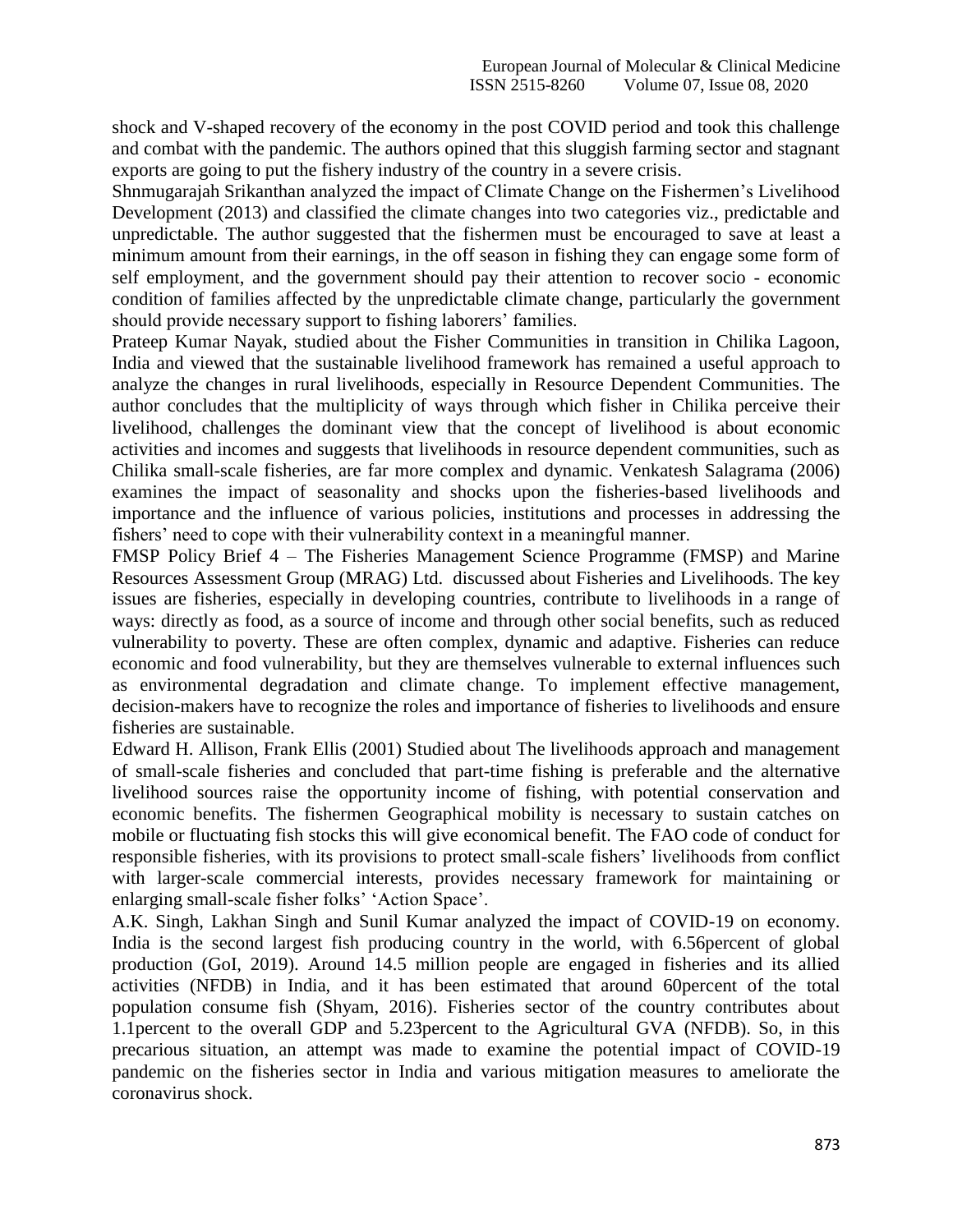## **3. OBJECTIVES & METHODOLOGY:**

In India, fisheries sector is playing a vital role in the socio-economic development of the economy. Its role is significant in providing food & employment to millions of people and towards contributing National GDP. The pandemic hit hard the Yanam Fishing Community, by which thousands of fishermen faced chronic problems of food and employment. On this backdrop, the present study aims to analyze the multi-dimensional economic impacts of the fisheries sector from the pandemic In India as a whole and Yanam in particular.

With this background the present study "*IMPACT OF COVID-19 ON THE LIVELIHOODS OF FISHERMEN COMMUNITY IN YANAM, PUDUCHERRY: AN ANALYSIS"* has been formulated with the following objectives:

- 1. To study the significance of Fisheries sector in India.
- 2. To study the impact of COVID-19 on the Fisheries sector in India
- *3.* To analyze the status of Fishermen and the Pandemic impact on Fishermen Community in Puducherry in general and Yanam in particular
- *4.* To analyze the impact on the livelihood of the Fishermen in Yanam
- 5. To overview the future prospects of Fishermen in Yanam.
- 6. To suggest the policy recommendation to ameliorate this shock.

Consistent with the objectives of the study, different techniques have used for the analysis of the data. The data pertaining to the study has been analyzed and presented in tabular forms to make the findings meaningful and easily understandable with simple statistical tools of analysis like ratios, percentages etc. The present study was based on two sources of data viz., primary data and secondary data. Primary data is the first hand information collected from the Fishermen Community of Yanam directly to know the impact of the pandemic on their lives in terms of decrease in the level of employment and incomes. The primary data was collected through direct interview method from sample population of 400 Fishermen. The secondary data related to present study was mainly collected through secondary sources which include various official reports, periodicals, magazines and websites etc.

## **4. ANLYSIS:**

In India, over Nine Million people directly depend on fisheries for their livelihood of which 80 per cent are small scale fishers. The industry employs over 14 million people and contributes to 1.1 per cent of the Indian GDP. Fishing is mainly carried out with traditional fishing crafts, motorized boats and small mechanized crafts. Overall the east coast region produces 25 per cent of total Indian marine landings.

As the COVID-19 pandemic continues to spread globally, many countries are putting in place unprecedented lockdown measures designed to contain its impact on public health. However, such measures are having significant impacts on other domains of human activity, including food and nutrition security, jobs, livelihoods, gender equality, and potential social unrest. Fisheries and aquaculture provide nutritious food for hundreds of millions of people around the world and livelihoods for over 10% of the world's population. All aspects of fish supply chains are strongly affected by the COVID-19 pandemic, with jobs, incomes and food security at risk. Government and industry responses are needed to address the immediate economic and social hardships that the crisis is provoking in the fish sector. Governments also need to maintain longterm ambitions for protecting natural resources and ecosystems, and the viability of fisheries.

Fishing is one of the main occupations of the people in Yanam. The Govt. considers that the people who have an income of below Rs. 74,000/- p.a. as a small scale Fishermen. The fishermen use Mechanized Boats, Fibre Boats and Theppa (especially for Tuna fishing) for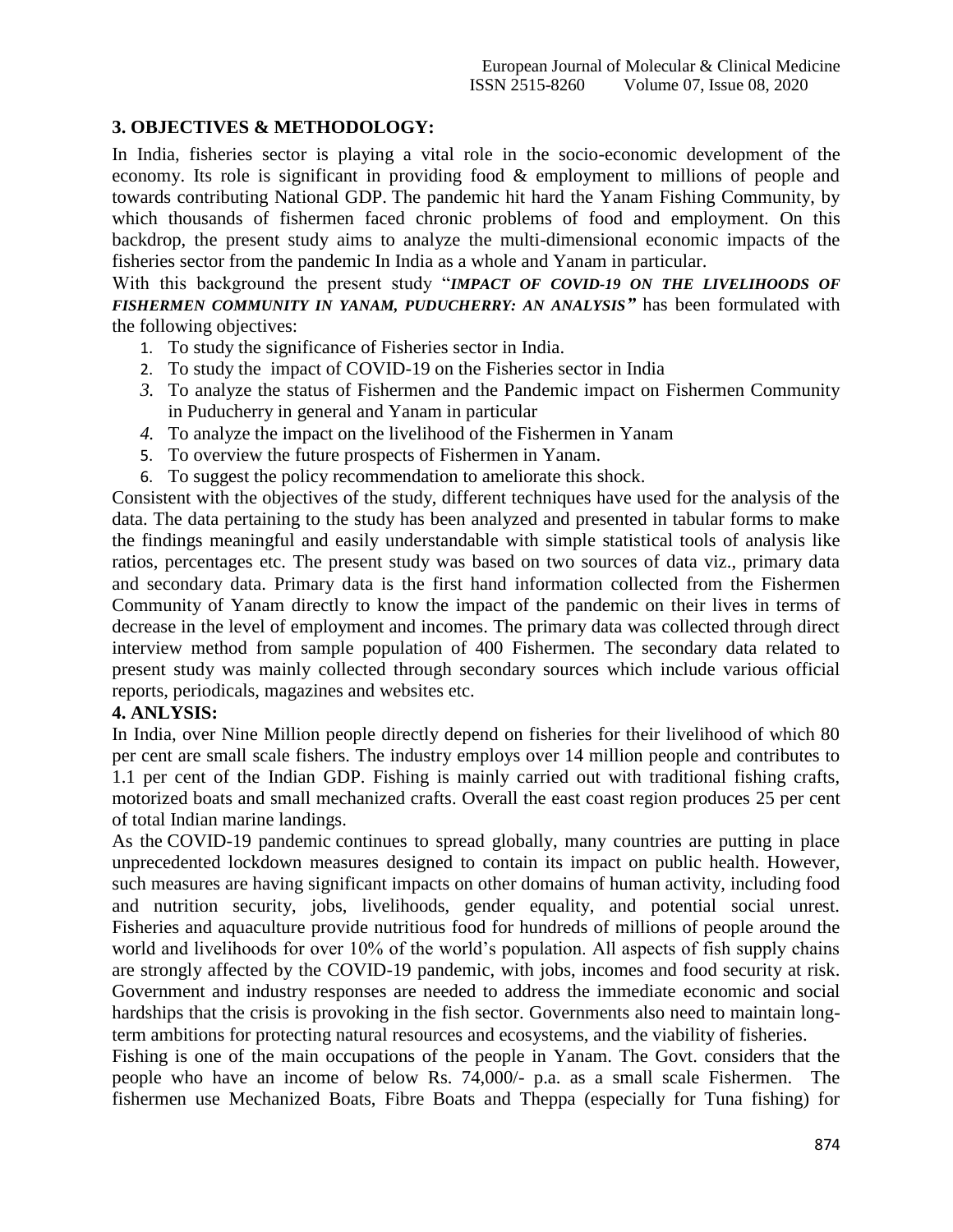#### European Journal of Molecular & Clinical Medicine ISSN 2515-8260 Volume 07, Issue 08, 2020

fishing into the sea. They use variety of nets - The four main types of fishing gear that use netting are gillnets, surrounding net, seine nets, and trawls. The fish available in Yanam includes a wide variety of fishes such as Vanjaram / seer fish, shark, shrimp/prawns, Tuna, Squid, cat fish, catla (botche), crabs, Hilsa/pulasa, chanduva/pomfret, mackerel/kanaganthalu, sea bass/pandugappa, konem/sword fish etc. The Owner cum driver boats and only staff driven boats has Min  $6 - 9$  members. The crew of these boats will get a 1200 per day / 1200 per night – the total staff in the boat will share this 1200 per day (Ex: 6 members in the boat Rs. 200 per day and Rs. 200 per night for each). After catching the fish the owner will give 20% on the total catch in terms of money to the entire crew. The crew in the boat will get an advance of Rs. 30000 to 50000 per trip and driver will get an advance nearly Rs. 100000 approx. The new china engine boats are speed boats with high horse power and big in size and at the same time fish catching also high. These boats are costly and have to pay per day Rs. 2000/ & per night Rs. 2000 for the crew. After catching the fish, the boats will reach the landing center / harbour for the Auction of the Fish in which wholesale companies, sellers and sometimes public will also participate. The seller will take the fish to local markets or they will again export to other areas.

| ັ              |                       | No. of People involved in Fishing Activities |                     |              |  |
|----------------|-----------------------|----------------------------------------------|---------------------|--------------|--|
| <b>Regions</b> | <b>No. of Fishing</b> | <b>No. of Women</b><br>No. of Men            |                     |              |  |
|                | <b>Families</b>       | involved in                                  | involved in selling | <b>Total</b> |  |
|                |                       | <b>Fishing</b>                               | the Fish            |              |  |
| Giriyam Pet    | 112                   | 112 (29.17)                                  | 80 (31.25)          | 192(30.0)    |  |
| Savitrinagar   | 108                   | 100(26.04)                                   | 66 (25.78)          | 166 (25.94)  |  |
| DarialaThippa  | 96                    | 94 (24.48)                                   | 50(19.53)           | 144 (22.5)   |  |
| Mettakuru      | 84                    | 78 (20.31)                                   | 60(23.43)           | 138 (21.56)  |  |
| <b>Total</b>   | 400 (100)             | 384 (100)                                    | 256 (100)           | 640(100)     |  |

Source: Primary Data

The study reveals that the most of the women in the fishing families involve in selling the produce and the fishermen on fishing. They go for fishing as a crew of 10 members on mechanized boats for a period of one month and 6 members on fibre boats for a short duration. The fishing catch depends entirely on the climate changes, seasons and especially on their luck.

Every year there is a Fishing Ban for One and half month from  $15<sup>th</sup>$  April to  $31<sup>st</sup>$  May and for that they will receive Rs.5500/-, each ration card every year in summer season. The Govt. of Puducherry granting a subsidy on diesel approximately Rs. 6.50 per litre whereas in Andhra Pradesh Rs. 9 per litre. (Note: if the boat owner wants to get claim this benefit of subsidy, he must insure the boat). Insurance premium will vary from boat to boat (size). In summer, The Fisheries Dept provides Rs. 20,000/- approx. for boat repairs on producing a repairs bill of Rs. 40000/- by the owner of the boat.

Yanam is no exception to the Pandemic impact. The fishermen community was hit terribly by the outbreak. During the lockdown period, many lost their employment and livelihood. As per the study, they receive nothing from the Govt. as excreta during the period.

There are no fixed, regular and uniform incomes for the fishermen community as the catch entirely depends upon the time, climatic conditions etc. It's observed by the study that the fishermen have no awareness of savings. Though in peak seasons their income levels show abnormal raise, they save nothing for the future and off season period. In such period, they face chronic financial problems.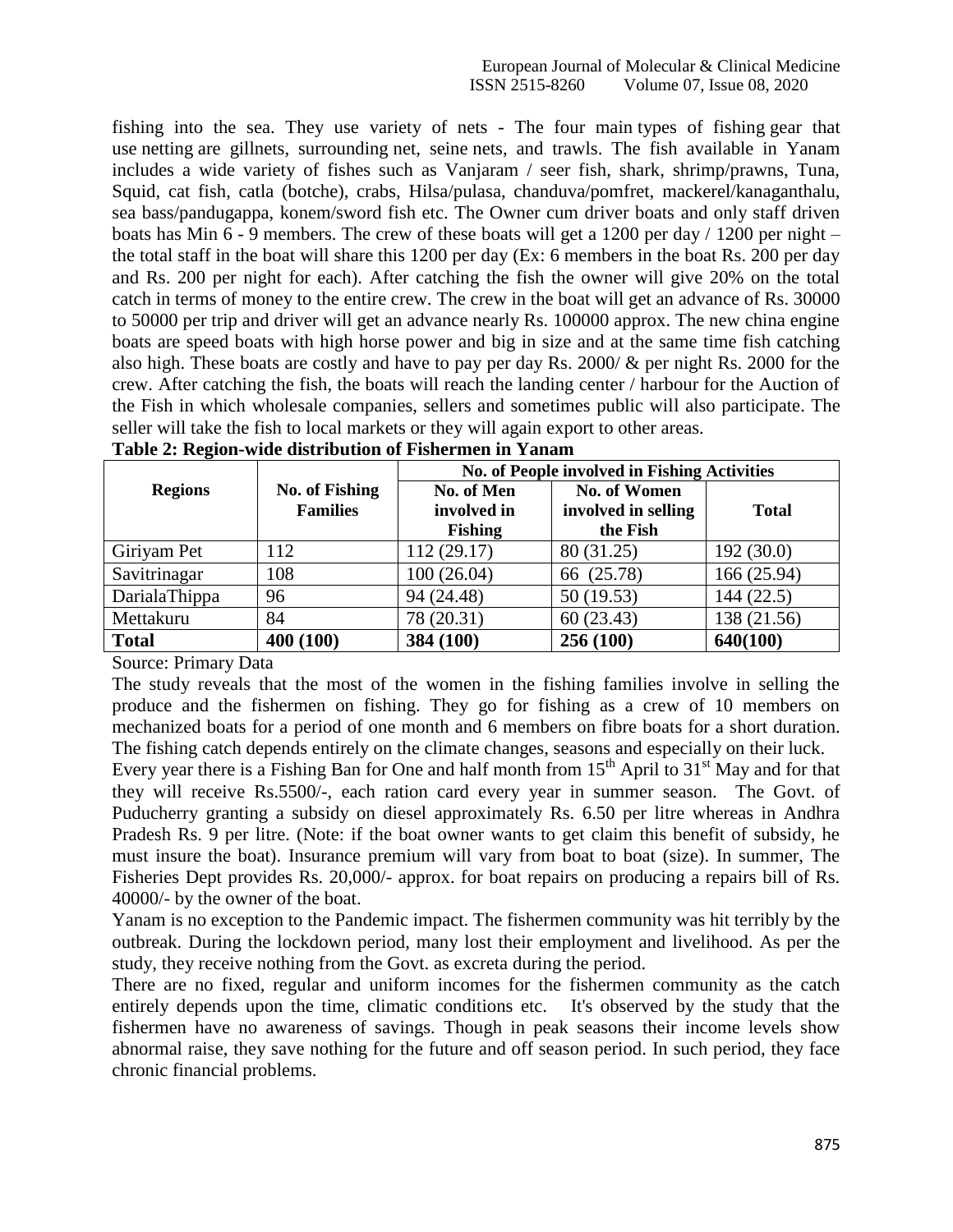|                | Average Income per Month (Approx. In Rs.) |                         |                       |  |
|----------------|-------------------------------------------|-------------------------|-----------------------|--|
| <b>Regions</b> | Pre-COVID                                 | <b>During Lock-down</b> | <b>Post Lock-down</b> |  |
| Giriyam Pet    | 11,000                                    | 4,000                   | 7,500                 |  |
| Savitrinagar   | 12,500                                    | 2,500                   | 6,600                 |  |
| DarialaThippa  | 12,000                                    | 3,000                   | 8,000                 |  |
| Mettakuru      | 10,000                                    | 2,800                   | 7,000                 |  |

**Table 3: Income levels of Fishermen Community during Pre- COVID, Lock-down and Post Lock-down periods**

Source: Primary Data

Note: The incomes in the above table are the average figures provided by the sample respondents.

The above table reveals that before COVID, the fishermen had an average income of Rs. 11, 375/- p.m. whereas during lock-down it"s only Rs. 3, 075/-. The income levels dropped drastically to one-fourth of income of normal period. Fishers have not ventured into the sea since  $20<sup>th</sup>$  March 2020. The annual fishing ban period begins on 15<sup>th</sup> April to 15<sup>th</sup> June along the east coast of India. As a result, marine fishers will effectively lose nearly 90 fishing days this year. So, there is huge pressure among the fishers, fish vendors and fishing labourers as a result of the lockdown. But after lock-down, the situation is little bit encouraging and showing an increasing trend.

## **4.1. Impact of COVID-19 on Fisheries Sector:**

- 1. The pandemic affected the livelihoods and day-to-day earnings of the fishermen in Yanam.
- 2. Small and marginal fishermen who fishing near the shore is struggling to market their catch with new norms and short time available for sales. The vendors have to sell their fish at lower rates nearly 30 per cent lower.
- 3. Incomes of fish vendors, mainly women, has been badly affected due to the pandemic as fish is not available for sale and they are losing valuable daily income.
- 4. Migrants to other states for fishing activities remained without work due to national lockdown and some households have been reduced to one meal a day.
- 5. In the case of trawler fishers, those with storage facilities can preserve their catch from before  $20<sup>th</sup>$  March for marketing later but with greater struggle and at very low prices. Those without storage facilities are severely affected and huge quantities of fish were discarded as well.
- 6. The export market also stopped as the entire fishing sector chain and its allied sectors are adversely affected.
- 7. With disruption in supply chain, thousands of ice-plant workers, fishers involved in diesel transportation to the boats and youth are lost their daily wages.
- 8. The lockdown has also affected maintenance activities of boats and engines potentially causing damage to high-cost assets.

## **4.2. Government Policies to revive the Fisheries Sector:**

The post-monsoon catch for small scale fishers is an important phase of monetary sustenance. The catch is more diverse than other seasons and the income from the spring sale ensures sustenance for the community during the fish ban period. The ban period is also the period of repair and maintenance of nets and boats and without the spring catch and sale, there will be economic pressure on the community as they would require loans to carry out maintenance costs to be able to resume fishing after the ban period.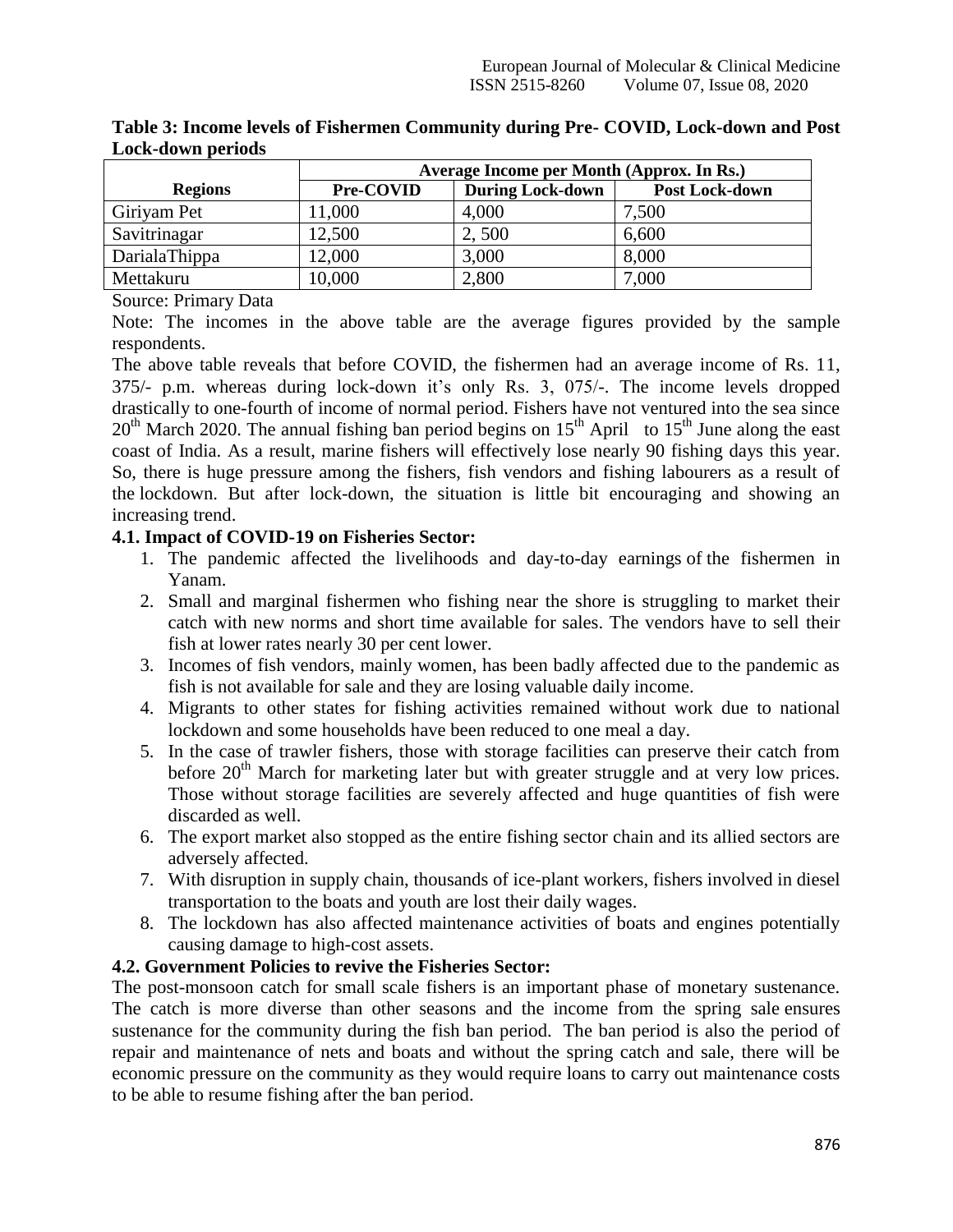To maintain fish production and address food security concerns, governments can exclude fish production from lockdown orders where possible (OECD, 2020[2]). Such measures would also reduce hardship for coastal communities, which rely heavily on the sector. However, this may not be possible everywhere, and additional measures, such as temporary income support for affected fishers and fish processing workers, may be needed.

The design of policy responses, along with how they are implemented, will be critical in ensuring that they both provide support to those that require it, and do so in a way that avoids either encouraging unsustainable fishing (now or in the future), or creating tomorrow"s market distortions. Further, maintaining and enforcing an appropriate regulatory framework during and immediately after the current crisis is crucial for the long-term sustainability of the sector, including for international fisheries. Responses to, and learning from, the crisis may also be an opportunity to accelerate transformations in the fisheries and aquaculture sector to build its resilience to future shocks.

Various development & welfare oriented schemes are implemented from time to time with the objectives of augmenting Marine, Freshwater and Coastal fishery production as well as for uplifting the socio-economic status of the fisher folk with due focus on safeguarding the interest of all sectors of fisher folk and for conserving the Marine, Inland and Brackish Water resources on a sustainable basis. Special thrusts were focused to accomplish the above goals through the successive plan periods. As a result of it, the socio-economic status of the fishermen has developed considerably.

To encourage and motivate the fishermen students to persuade their school studies, cash awards will be given to students who secure 75% and above in HSC ad SSLC. Fishermen youth will be deputed to CIFNET institutes to undergo training in vessel navigation course and marine fitter course. Fishing Harbour at Yanam is under various stages of construction and steps to complete construction will be taken early. Under post harvest hygienic handling of fish, the department will provide ice boxes at subsidies cost to fish vendors.

The Govt. of Puducherry implementing welfare measures to the Fishermen Community in enhancing their livelihoods through various schemes through Fisheries & fishermen Welfare dept. Under welfare measures to fishermen, this department is extending Old Age Pension to 6022 fishermen, financial assistance during uniform fishing ban as well as free clothing and cash assistance during lean season to 20,400 fishermen families besides extending financial assistance @ Rs.2,000/- to the families of deceased old age pensioners to meet out their funeral expenses, financial assistance @ Rs.1,50,000/- and Rs.2,00,000/- to the families of Missing fishermen and deceased fishermen respectively, while fishing. Fishermen are also supplied with fishery requisites at subsidized rates.

## **5. CONCLUSIONS:**

Fishery Sector has become a vital sector enriched with a source of livelihood for fishermen and also generating employment to a large extent of the society as well as sharing for national food security and valuable foreign exchange earnings. It is imperative to modernize the sector with diversified method of fishing with various new components related to exploitation of deep sea oceanic fishery resources. In order to regulate the fishing efforts and to conserve the fishery resources, the Fisheries department is regularizing the fishing crafts operated in the Union Territory by adopting uniform online registration, colour coding and also ensuring the sea safety equipments and marine risk insurance for safety of fishermen and fishing crafts.

COVID-19 outbreak has been deemed a global health emergency, and its impact on developing countries like India is one of heightening concern. India, with its apt governance, took the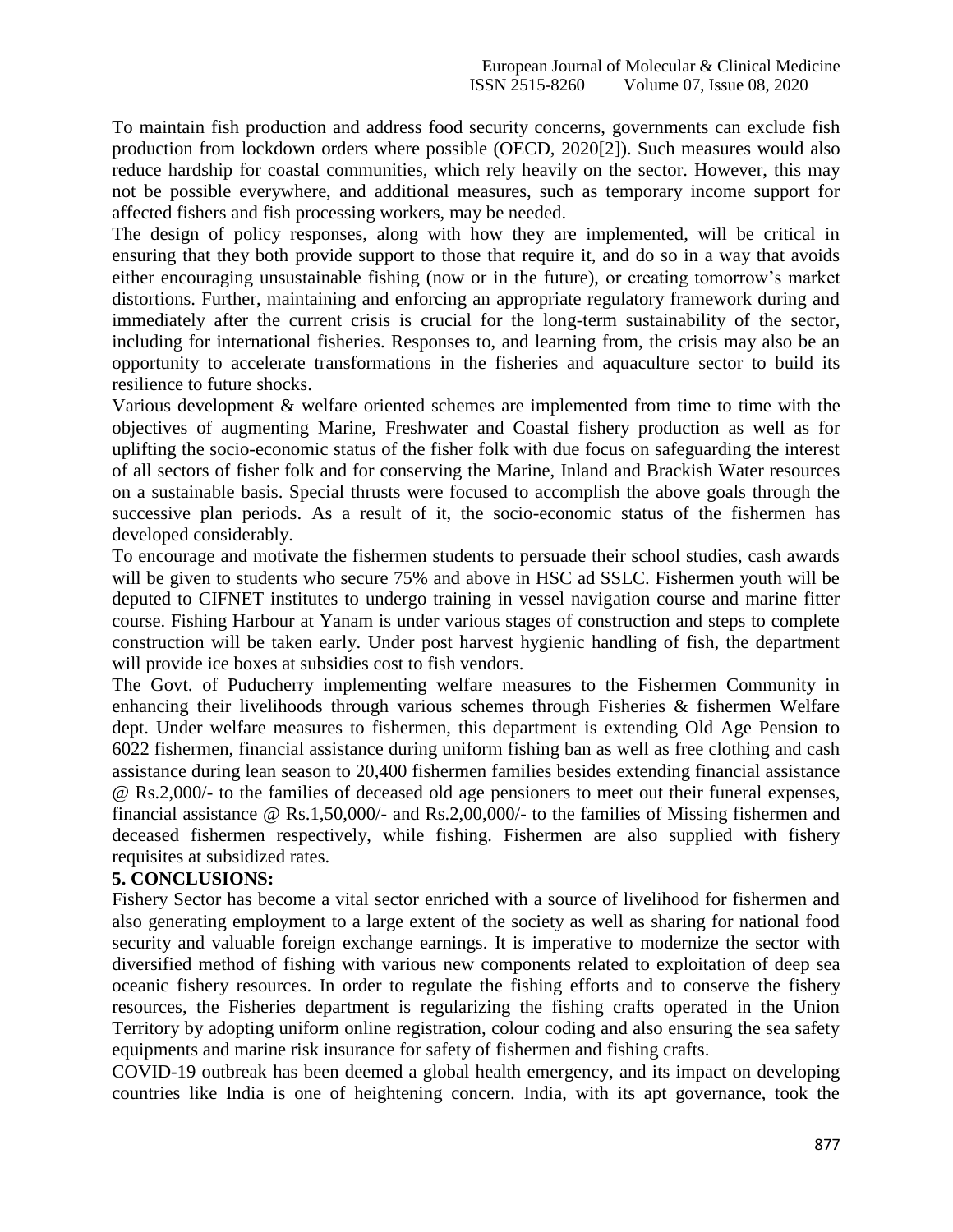situation as a challenge and doing in all way of possibilities to combat with the pandemic. At the same time, the government and policymakers need to be prepared to minimize the impact of the shock and V-shaped recovery of the economy in the post COVID period.

Fisheries and aquaculture provide nutritious food for hundreds of millions of people around the world and livelihoods for over 10% of the world's population. All aspects of fish supply chains are strongly affected by the COVID-19 pandemic, with jobs, incomes and food security at risk. Government and industry responses are needed to address the immediate economic and social hardships that the crisis is provoking in the fish sector. Governments also need to maintain longterm ambitions for protecting natural resources and ecosystems, and the viability of fisheries.

Economic, equity and environmental considerations all point to similar best practices: supporting the incomes of those most in need rather than subsidizing inputs or fishing effort, and ensuring that evidence-based management remains in place and is enforced. Transparencies in policy responses will help build trust in the future of fish value chains and markets, and enable learning from the crisis to improve the sustainability and resilience of fisheries and aquaculture.

## **References:**

- 1. A.K. Singh, Lakhan Singh and Sunil Kumar (2020) Impact of COVID-19 on Agriculture and Allied Sectors – Journal of Community Mobilization and Sustainable Development – Vol.15, No.1, January-April, 2020 – Print: ISSN 2230-9047 – Online: ISSN 2231-6736.
- 2. Alexander W. Bartik, Marianne Bertrand, Zoe Cullen, Edward L Glaeser, Michael Luca and Christopher Stanton (2020) – The impact of COVID-19 on small business outcomes and expectations.
- 3. Bartash, J. (2020). Echoes of the Great Depression? U.S. economy could post biggest contraction ever, Capital Report. Market Watch. March 20.
- 4. Chohan, U. W. (2020). Forecasting the Economic Impact of Coronavirus on Developing Countries: Case of Pakistan.
- 5. Dev, S. M., & Sengupta, R. (2020). COVID- 19*: Impact on the Indian economy* (No. 2020- 013). Indira Gandhi Institute of Development Research, Mumbai, India. FAO. (2020). Novel Coronavirus (COVID- 19). [online] Available at: <http://www.fao.org/2019 ncov/qanda/impact-on-fisheries-andaquaculture/ en/>[Accessed 8 May 2020].
- 6. Edward H. Allison, Frank Ellis (2001) The livelihoods approach and management of small-scale fisheries – Marine Policy 25 (2001) 377-388 – Pergamon.
- 7. FMSP Policy Brief 4 MRAG DFID Fisheries and Livelihoods Fisheries Management Science Programme.
- 8. Gagan Deep Sharma and Mandeep Mahendru, (a)University School of Management Studies, Guru Gobind Singh Indraprastha University, Sector 16 C, Dwarka, New Delhi, 110078, India, (b)State Bank Institute of Leadership, Kolkata, India. [https://doi.org/10.1016/j.ssaho.2020.100036,](https://doi.org/10.1016/j.ssaho.2020.100036) Lives or livelihood: insights from lock-down India due to COVID-19.
- 9. GoI. (2019). Handbook of Fisheries Statistics 2018. Fisheries Statistics Division, Department of Fisheries, Ministry of Fisheries, Animal Husbandry & Dairying, Government of India. [online] Available at: <http://dof.gov.in/sites/default/filess/H andbook%20on%20FS%202018.pdf> [Accessed 2 May 2020]. Hongzhou Lu., Stratton C.W. and Y. Tang. (2020).Outbreak of Pneumonia of Unknown Etiology in Wuhan China: the Mystery and the Miracle. *J Med Virol*.
- 10. GoI. (2020a). #Indiafightscorona COVID-19. [online] Available at: <https://www.mygov.in/COVID-19> [Accessed 7 May 2020]. GoI. (2020b). Economic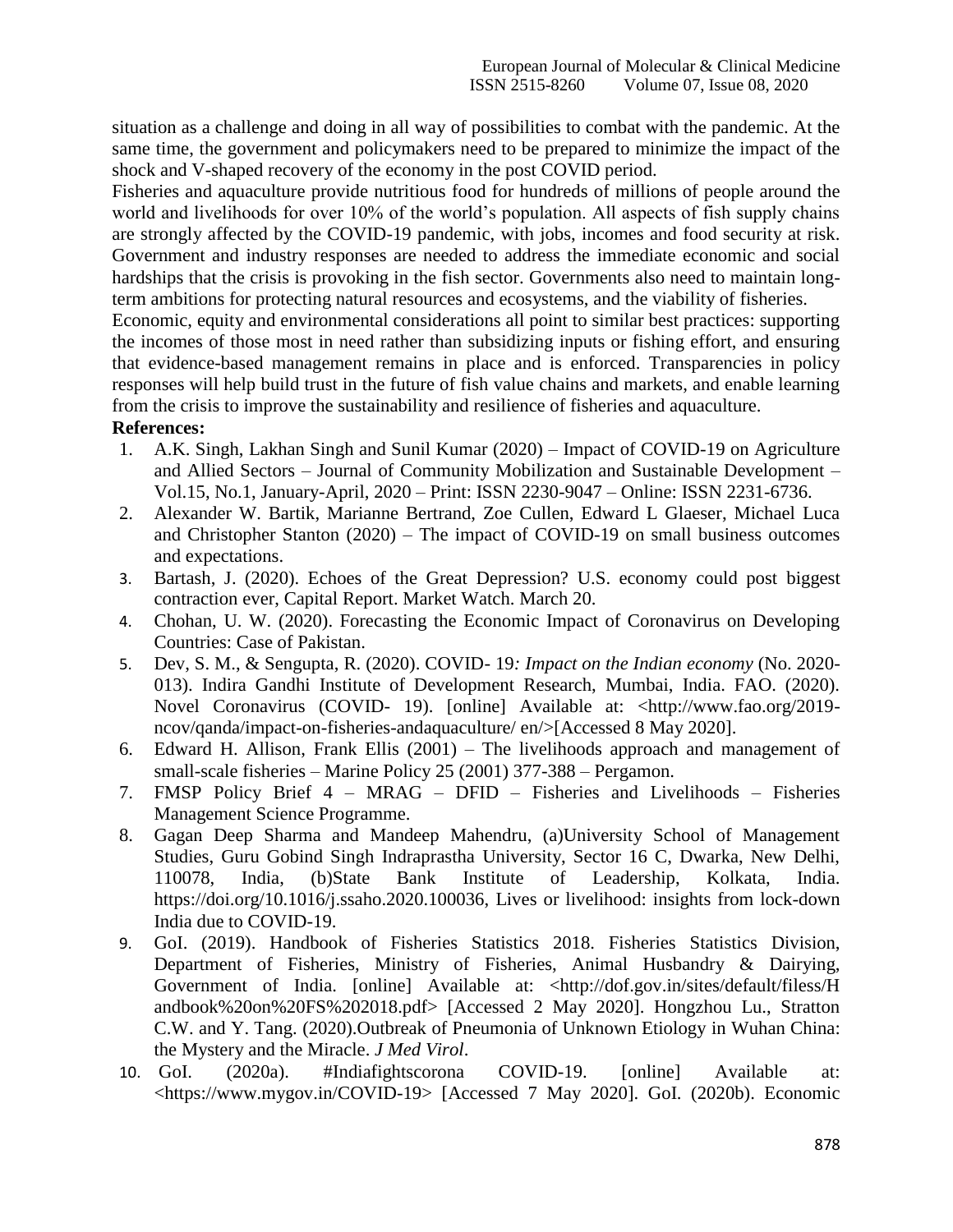Survey. [online] Available at: <https://www.indiabudget.gov.in/econ omicsurvey/> [Accessed 2 May 2020].

- 11. Improving Livelihoods of Fishermen case studies from Andhra Pradesh and Union Territory of Puducherry. M S Swaminathan Research Foundation (MSSRF).
- 12. Lockdown For 2 More Weeks. What Will Be Different Now: 10 Points. [online] Available at: <https://www.ndtv.com/indianews/ nationwide-lockdown-overcoronavirusextended-fortwo-weeksbeyondmay-4-2221782> [Accessed 2 May 2020].
- 13. NFDB: Introduction to Fish and Fisheries. National Fisheries Development Board, Hydrabad, India. [online] Available at: <http://nfdb.gov.in/PDF/Fish%20&%2 0Fisheries%20of%20India/1.Fish%20 and%20Fisheries%20of%20India.pdf> [Accessed 2 May 2020] (n.d.)
- 14. Mridula Rani Das, Sunuram Ray, Uttam Kumar, Salma Begum and Satya Ranjan Tarafdar (2013) studied on Livelihood Assessment of The Fishermen Community In The South West Region Of Bangladesh. DOI: [http://dx.doi.org/10.18006/2015.3\(4\).353.361.](http://dx.doi.org/10.18006/2015.3(4).353.361)
- 15. Nicola, M., Alsafi, Z., Sohrabi, C., Kerwan, A., Al-Jabir, A., Iosifidis, C. & Agha, R. (2020). The Socio-Economic Implications of the Coronavirus and COVID-19 Pandemic: A Review. *Int. J*. Surg. Seafood Source. (2020). India strives to become top global seafood exporter. [online] Available at: <https://www.seafoodsource.com/new s/supply-trade/indiastrives-tobecometop-global-seafood-exporter> [Accessed 2 May 2020] Shyam, S. S. (2016). Fish consumption pattern in India: Paradigm shifts and Paradox of export trade (Fish consumption pattern in India, exports- Overview). *Food and Beverage News.*, 25-28.
- 16. Prateep Kumar Nayak (2017) Fisher Communities in transition: understanding change from a livelihood perspective in Chilika Lagoon, India. DOI: 10.1186/s40152-017-0067-3. Maritime Studies – Springer Open.
- 17. Shanmugarajah Srikanthan, Ph.D. scholar, Puducherry Institute of Linguistics and Culture, Puducherry – Impact of Climate Change on the Fishermen"s Livelihood Development: a case study of village in Coromandel Coast. IOSR Journal Of Humanities And Social Science, Volume :12, Issue 6 (Jul-aug. 2013) PP 49-54. e-ISSN:2279-0837, p-ISSN: 2279- 0845.
- 18. Sohrabi C., Alsafi Z., O"Neill N., Khan M., Kerwan A. and Al-Jabir A. (2020). World Health Organization declares global emergency: A review of the 2019 novel coronavirus (COVID- 19). *Int J Surg*., **6**, 76-71 .
- 19. Soumyadip Purkait, Sutanu Karmakarm, Supratim Chowdhury, Prasenjit Mali and Surya Kanta Sau (2020), Impacts of Novel Corona virus (COVID-19) Pandemic on Fisheries Sector in India: A Minreview. DOI: [http://dx.doi.org/10.18782/2582-2845.8179.](http://dx.doi.org/10.18782/2582-2845.8179) ISSN: 2582-2845 Indian Journal of Pure & Applied Biosciences, *8*(3), 487-492.
- 20. The Economic Times. (2020b). About 400 million workers in India may sink into poverty: UN report. [online] Available at: <https://m.economictimes.com/ news/economy/indicators/about-400- million-workers-in-india-may-sinkintopoverty-unreport/articleshow/ 75041922.cms> [Accessed 2 May 2020].
- 21. The Economic Times. (2020c). PM-Kisan scheme: Fisheries Ministry seeks inclusion of fishermen for benefits. [online] Available at: <https:// economictimes.indiatimes.com/news/e conomy/agriculture/pm-kisanschemefisheriesministry-seeks-inclusion-offishermenforbenefits/ articleshow/74327386.cms> [Accessed 2 May 2020].